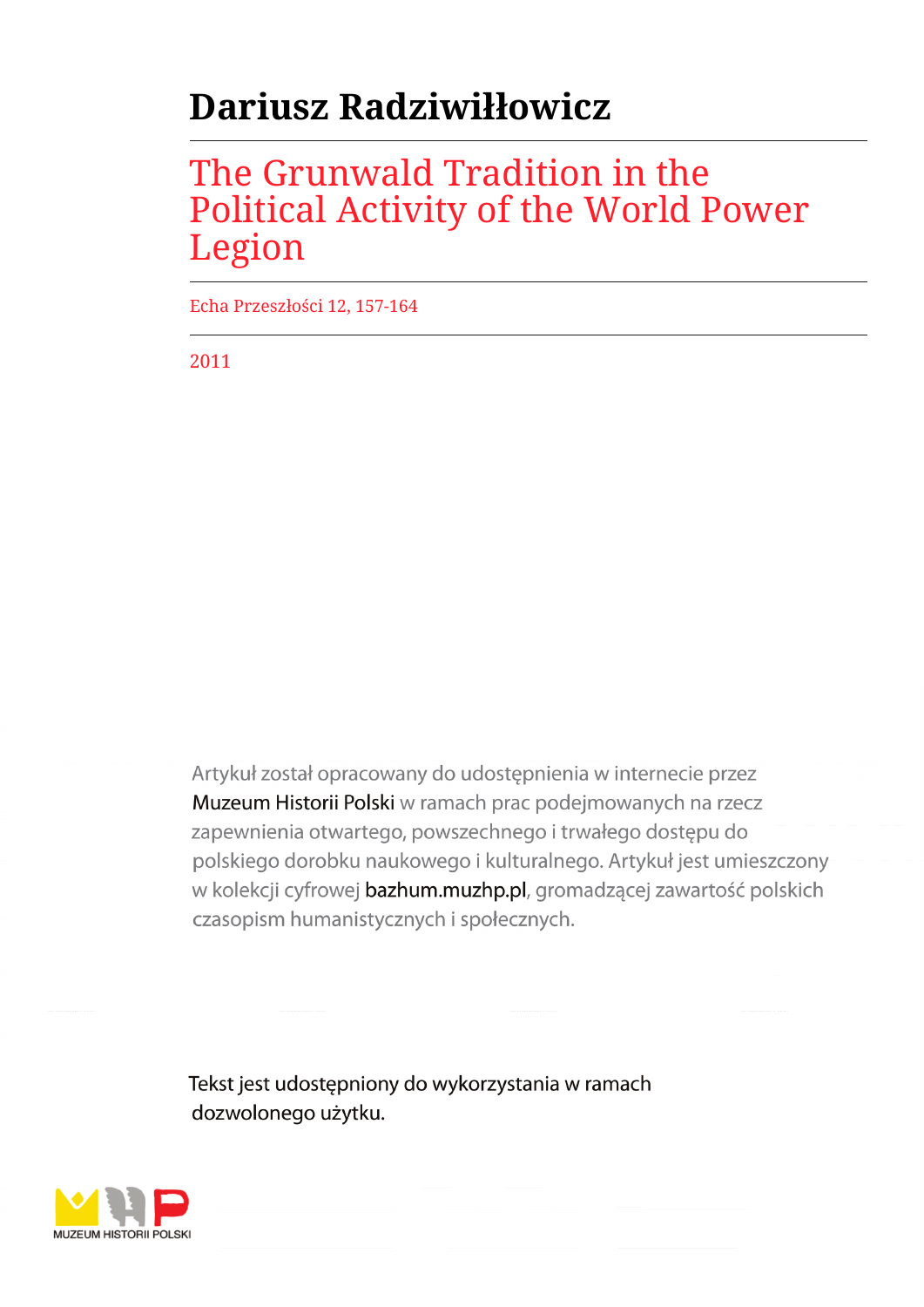ECHA PRZESZŁOŚCI XII, 2011 ISSN 1509-9873

*Dariusz Radziwillowicz*

## **THE GRUNWALD TRADITION IN THE POLITICAL ACTIVITY OF THE WORLD POWER LEGION**

The World Power Legion (Legia Mocarstwowa) was one of the few, if not the only, national organization linked to Józef Piłsudski that drew upon the tradition of Poland's victory in the Battle of Grunwald. It was a reflection on the World Power Work Union<sup>1</sup> (Związek Pracy Mocarstwowej) whose main **goal w as to prom ote "the spirit of generosity and the concept of the Polish World Power across all social strata"2.**

In an effort to pursue this goal, the Union organized lectures, meetings, reading rooms, libraries, community centers, educational and sports facilities for workers. It initiated and supported social, economic, cultural, educational and military training organizations. Hierarchy and discipline were highly respected values in the World Power Work Union. Its authorities, except for the High Committee, were elected by nomination.

The Union placed special emphasis on the World Power Legion whose members had to enlist for military training to learn "genuine military skills and become worthy successors to the knights who fought in Grunwald,

<sup>&</sup>lt;sup>1</sup> The world power movement entered the Polish political scene after the coup d'etat of May 1926. The "World Power Thought" academic association was established by Rowmund Piłsudski and Jerzy Giedroyć. Their ambition was to create a pan-national organization that would reach out to other youth communities in the Second Republic of Poland. This mission was entrusted to the World Power Work Union created in 1928. The union recruited supporters and expanded its sphere of influence through political organizations in various communities. The World Power Thought association united university students. The World Power Legion was a sports and educational organization open to all youths. Ref. T. Selimowski, Pol*skie legalne stronnictw a polityczne,* W arszaw a 1934, p. 25; D. Radziwiłłowicz, *Tradycja g ru n waldzka w świadomości politycznej społeczeństwa polskiego w latach 1910-1945, Olsztyn 2003,* pp. 133-146; R. Tomczyk, *M yśl M ocarstwowa. Z dziejów młodego pokolenia I I Rzeczypospolitej,* Szczecin 2008.

<sup>&</sup>lt;sup>2</sup> Związek Pracy Mocarstwowej. Jego zadania i cele, Mocarstwowiec, 1929, No. 2, p. 5.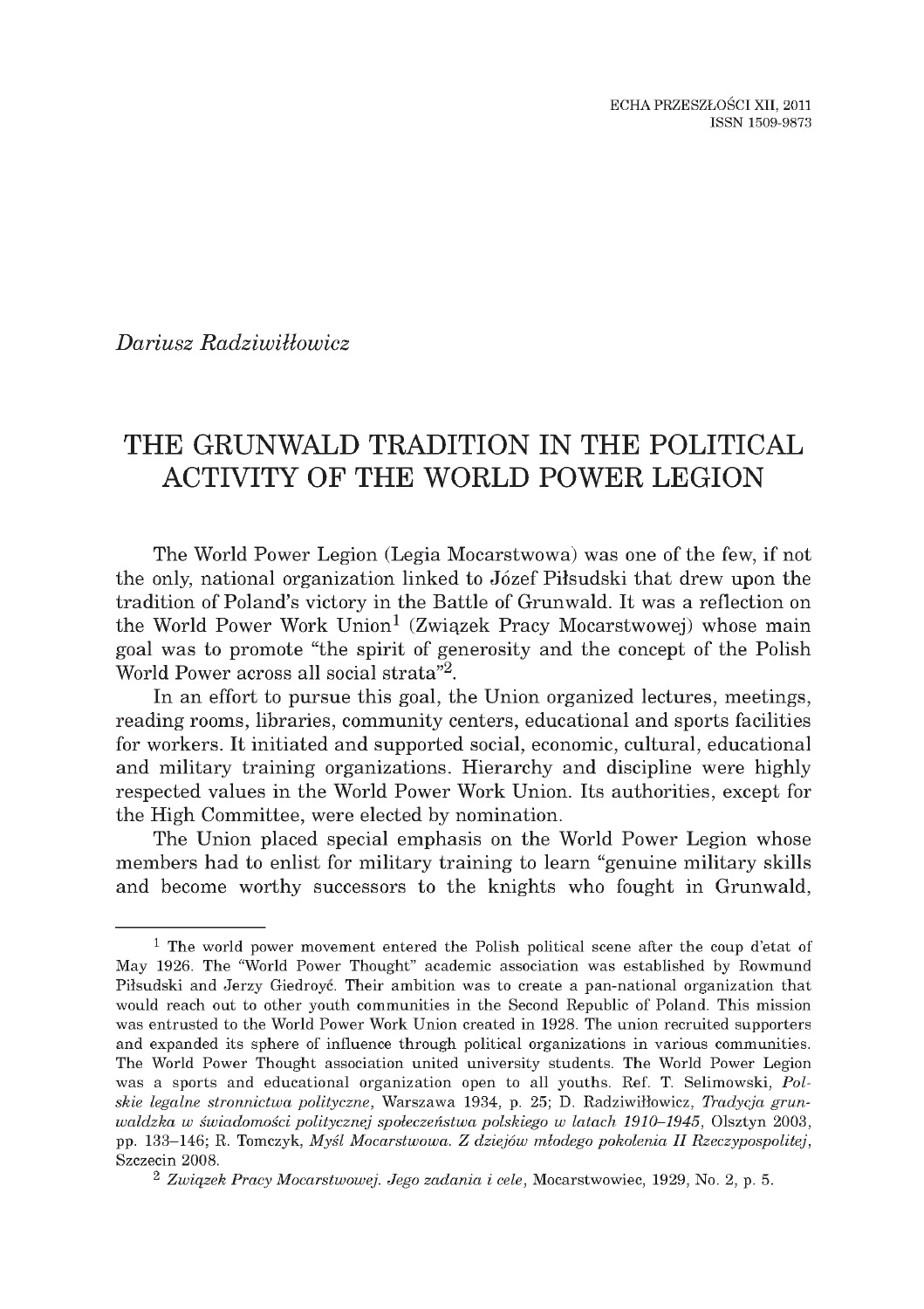Chocim and Vienna, the heroes of Racławice, Somosierra and Grochów. Polish soldiers of the Great War and the war over the eastern border<sup>3</sup>.

The World Power Work Union proclaimed Piłsudski to be its leader, and it hoped to "actively support Him in His laborious, ongoing effort to lay the foundations for a powerful State"<sup>4</sup>.

The union deemed itself a successor of insurgent organizations. At the same time, it attempted to amalgamate diverse trends on the Polish political arena. Before Poland regained its independence, the nationalist camp and left-wing insurgents had received public acclaim. "Nationalism maintained Poland's national identity, while socialism dampened the invaders' spirits through subversive action<sup>75</sup>, wrote *Mocarstwowiec*, a publication of the World Power Work Union.

The unionists claimed that the nationalist camp (representatives of National Democracy) and the Polish Socialist Party (PSP) became harmful for the state after Poland had regained its independence. The national democrats promoted slogans which distanced "Poles from their fellow countrymen" of different nationality, preventing them from working in union for the good of the Nation". They accused the PSP of promoting class struggle ideology that undermined the cohesiveness of the "Polish State" and argued that by succumbing to the influences of "the international union governed by German socialists, the PSP exposed Poland to its greatest enemies<sup>76</sup>. According to the union, social and educational associations supporting nationalist or socialist ideology were unable to produce citizens that "Poland is in dire need of today".

The World Power Legion was created to pursue that mission "that had not yet been fulfilled". Its educational activities emphasized "the interests of the State are the supreme law to which the interests of all social classes and groups should be subordinated". The unionists argued that owing to its critical location between two aggressive powers, Russia and Germany, Poland could maintain its sovereignty only by attaining the status of a world power. For this reason, the World Power Legion was a strong advocate of the Grunwald tradition. Poland's victory in the Battle of Grunwald laid the foundations for the "Polish Intermarum" stretching from the Baltic Sea to the Black Sea. According to the unionists, the "world power" scheme could be implemented "only if the Polish society is permeated with the spirit of its fellow Slavs within the confines of one great State"<sup>7</sup>. Rowmund Piłsudski, Józef Piłsudski's nephew, became the Chief Commander and Head of the World Power Legion<sup>8</sup>.

 $3$  Ibidem.

 $4$  Ibidem.

 $5$  Ku czemu dąży Legia Mocarstwowa, Mocarstwowiec, 1929, No. 3.

<sup>&</sup>lt;sup>6</sup> Ibidem.

<sup>7</sup> Ibidem.

<sup>&</sup>lt;sup>8</sup> R. Juchnowski, Rowmund Piłsudski 1903–1988. Koncepcje polityczne i społeczne, Wrocław 2009; R. Juchnowski, Koncepcje federalistyczne Rowmunda Piłsudskiego, in: Europa i integracja europejska w polskiej myśli politycznej XX wieku, Wrocław 2003.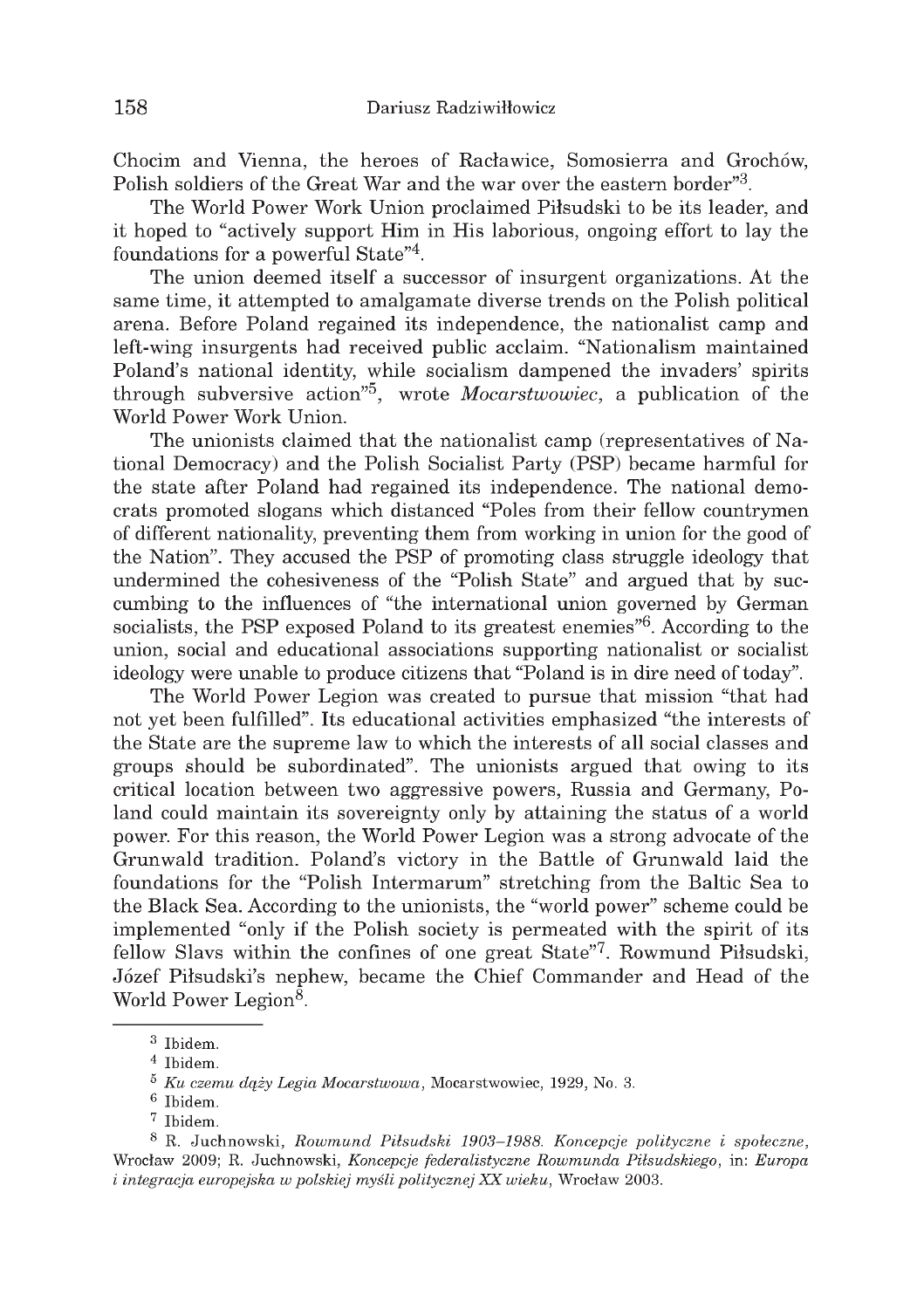Similarly to the national democrats, the World Power Legion argued that Germany would always pose a threat to Poland. In anticipation of the unavoidable armed conflict with the Germans, the unionists wrote: "During the war, Germany will take no prisoners, and it will not make any allowances for the human feelings of any party to the conflict. Through its conduct in the war, Poland will take the world by surprise. It takes superhuman commitment and bloody sacrifice to wipe away the indignity and the suffering wrought on us by the Germans". Starting with the eight issue, the *Mocarstwowiec* monthly magazine was to be dedicated in its entirety to the war with Germany until the arrival of "the new Grunwald Victory Day"9.

According to Rowmund Pilsudski, by instilling the spirit of "world power thinking" into the nation, the generation of young Poles would "put an end to the culture of weakness, suffering and pain". The Polish society should draw the strength for its "work on behalf of the State" from "memories of the Polish Nation's inexhaustible strength, not its moments of weakness". The World Power Legion chose "the most important date in the history of Poland", the anniversary of the Battle of Grunwald, as the symbol of "faith in the glowing future of a resurrected Polish State"10. "Grunwald marked the birth of the Polish World Power, it was a triumph of peaceful coexistence between the Polish people and fellow Slavs within one great Polish State. Grunwald is the Nation's conscious desire to exercise undivided control of the Baltic. Grunwald is a symbol of a victorious Poland, not Casmir's Poland which was weak and thrown upon the mercy of German nobles. Grunwald means Polish leadership throughout all Slavic lands and protection from Germanic aggression. Bearing this historical testament in mind, the young generation of Poles can look into the future with optimism despite the adversities of the present day"<sup>11</sup>.

The cult of the Grunwald tradition gave rise to several publications devoted to this victorious military event. Grunwald was perceived as the ideal example of military action that was untainted by "political foibles". "The granite foundations of Poland's powerful statehood have been chiseled by swords, not diplomacy - as it has always been the case throughout our history". This statement is a reflection on the essence of the conflict between Pilsudski's camp and the national democrats. Pilsudski's call for military action was juxtaposed against Dmowski's diplomatic measures: "It was not political small talk, but our soldiers' bloodshed that resurrected Poland". The World Power Legion stood in agreement with the national democrats only over a single matter, namely Poland's claim to the territories annexed by Prussia. "Just as it was the case more than 500 years ago, the foundations of a new Poland rest in the ruins of the Prussian empire. We are gathering our

<sup>&</sup>lt;sup>9</sup> O ducha ofensywy, Mocarstwowiec 1931, No. 9, 28 February.

<sup>&</sup>lt;sup>10</sup> Na czasie, Mocarstwowiec 1930, No. 8.

 $11$  Ibidem.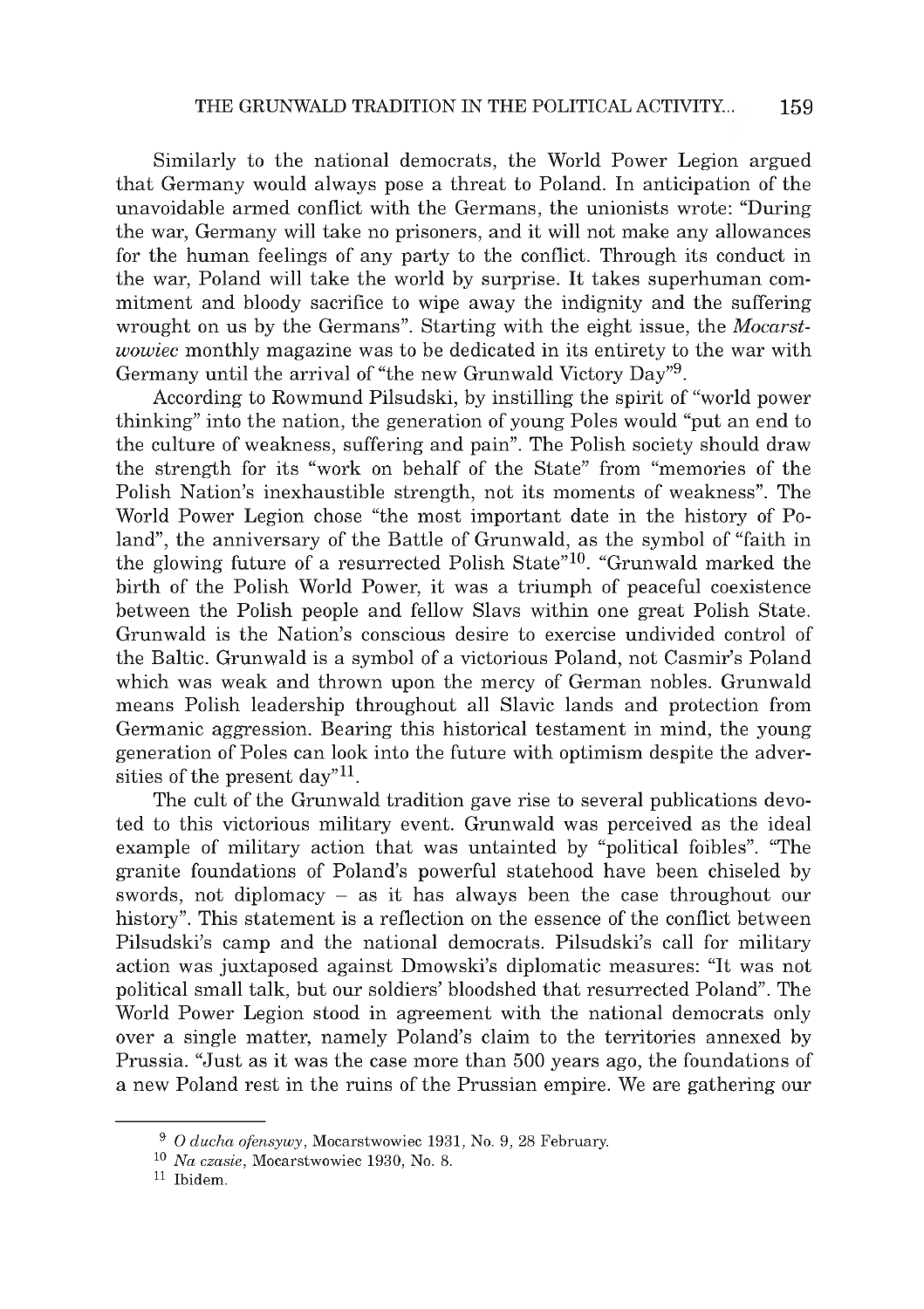strength, and guided by the shining beacon of Grunwald, we know which **road to take to turn the Republic of Poland into a global power"12.**

On the tenth anniversary of the referendum in Warmia and Mazury, the unionists declared that the Germans had committed "hideous fraud" during **the plebiscite. In the ballots, the voters had to choose between:**

#### **"Poland"**

### "East Prussia"

According to the Legion, the people had voted to remain in East Prussia, not Germany. If "East Prussia" were replaced with "Germany" in the ballot, thousands of inhabitants from the region of Warmia and Mazury would have voted for Poland. The results of the referendum were not a reflection on the Polish people's choice, therefore, they were not legally binding, claimed the unionists<sup>13</sup>.

The World Power Legion fully supported the incorporation of East Prussia into Poland. Already in 1930, it was one of the first Polish organizations to support the establishment of the national border on the Odra and Nysa **Łużycka Rivers. The unionists looked to the Grunwald tradition in their q u est for the new frontier. This notion w as further explored by H. J. Szyszko** in an article entitled "East Prussia for Poland", published in *Mocarstwowiec*: "We know that an armed conflict with Germany is unavoidable. We have to gather momentum for this historical event! Our Lord, who has been guiding Poland in the last millennium, is on our side. The young generation is on a mission to give Grunwald a new name in Polish history. The Grunwald tradition will reign supreme in Berlin, bringing defeat to Germany and paralyzing the very heart of Prussia! Our goal is to seal Poland in the West **along the natural boundary of the Odra and N ysa Łużycka Rivers, and to** bring Prussian territory between the Spree and the Pregolya back into Poland! Thrust toward the West – is an absolute order for the Polish Nation!"<sup>14</sup>.

At the time, even the most radical factions of the nationalist camp did not have such a far-reaching territorial program. Even if Poland scored a victory over Germany, in 1930, such plans were considered to be a pipe dream, if not sheer madness.

The celebrations of the 520<sup>th</sup> anniversary of the Battle of Grunwald provided the World Power Legion and other organizations with an opportunity to popularize the Grunwald tradition. The festivities were organized by the World Power Work Union, the World Power Legion, the Legion's factory workers' clubs, the Union of People's Groups of the Polish World Power and the Academic Union of World Power Thought. The campaign was advertised by posters in all Polish cities. Polska Zbrojna, the Polish Army's daily news-

 $12$  Ibidem.

<sup>&</sup>lt;sup>13</sup> Prusy Wschodnie dla Polski, Mocarstwowiec 1930, No. 8, p. 8; *Drang nach Westen*, Mocarstwowiec, No. 7, 1930; *Krzyżacy*, Mocarstwowiec 1931, No. 12.

<sup>&</sup>lt;sup>14</sup> Prusy Wschodnie dla Polski, Mocarstwowiec 1930, No. 8.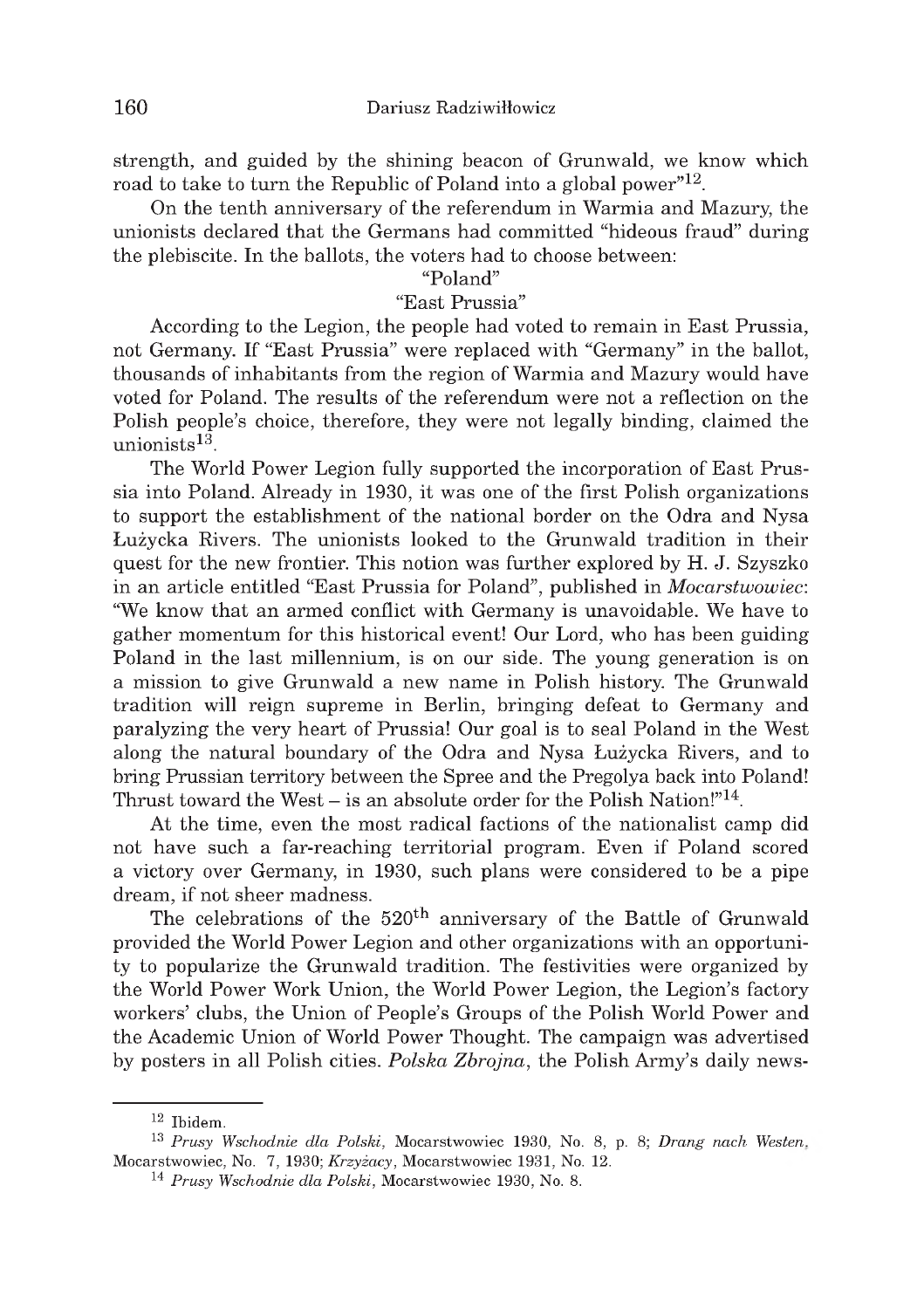paper, wrote that the initiative had been warmly welcomed "by all social groups, except for the national democrats and the communists who scheduled their own celebrations for that  $dav...$ <sup>"15</sup>.

In Warsaw, unionist celebrations opened with a service in the Bernadine Church on Krakowskie Przedmieście. The sermon delivered by father Edward Detkiens carried a powerful message which promoted the Polish World Power. He appealed to the congregation to join their forces in pursuit of the Jagiellonian tradition, and he postulated that the Slavs and the Lithuanians unite "under the scepter of the Republic of Poland against the hostile avarice of the Teutons". He pointed out that the aggressor across the western border continued to pose a threat, and that Poland would face its enemy "when the moment of the new Grunwald arrives in a not so distant future"<sup>16</sup>.

The Grunwald meeting was the high point of the celebrations. The national anthem was played, and Rowmund Piłsudski delivered a speech. He postulated that the anniversary of the Battle of Grunwald should be a public holiday. "As the first fruit of Jagiellonian ideology promoting the establishment of a Slavic state under the reign of the Polish nation, Grunwald marks the birth of the Polish World Power," he said. Rowmund Piłsudski declared that the authorities of the World Power Work Union and the World Power Legion would celebrate the anniversary of the Grunwald Battle as an organizational holiday "to freshen the public's memory and give the event a pannational status". The list of speakers was inclusive of Gustaw Orlicz-Dreszer who discussed the historical background of the Polish-Teutonic war<sup>17</sup>.

The World Power Legion ardently opposed German propaganda aimed against the Polish Pomerania and Poland's access to the Baltic. In retaliation, the Legion formulated postulates claiming the recovery of territories that had been part of Bolesław Chrobry's kingdom. The main emphasis was on reinstating Poland's access to the sea. The unionists cited the example of Jagiellonian Poland that had reigned over the Baltic coastline "stretching more than 1000 km from the Słupia River all the way to Parnu in the Gulf of Finland"18. The Legion also addressed Poles residing on German territory. It demanded that Polish schools in Germany be provided with textbooks covering in detail the history of "western Slavs, Silesia, Pomerania and Prussia, to ensure that German propaganda never taints youthful souls that have been forced to receive an education in German schools on those territories"19. Many publications were dedicated to the history of the Polabian Slavs who lived between the Elbe and the Oder. After centuries of German

<sup>&</sup>lt;sup>15</sup> Obchód rocznicy zwycięstwa grunwaldzkiego, Polska Zbrojna 1930, No. 190, 14 July.

 $16$  Ibidem.

 $17$  Ibidem.

<sup>&</sup>lt;sup>18</sup> *Kto zwycięży*, Mocarstwowiec 1930, No. 8.

<sup>19</sup> Ibidem ; *Zagadnienie m orskie,* Mocarstwowiec 1930, No. 9; *W alka gospodarcza o dostęp do*  $morza$ , Mocarstwowiec 1930, No. 9.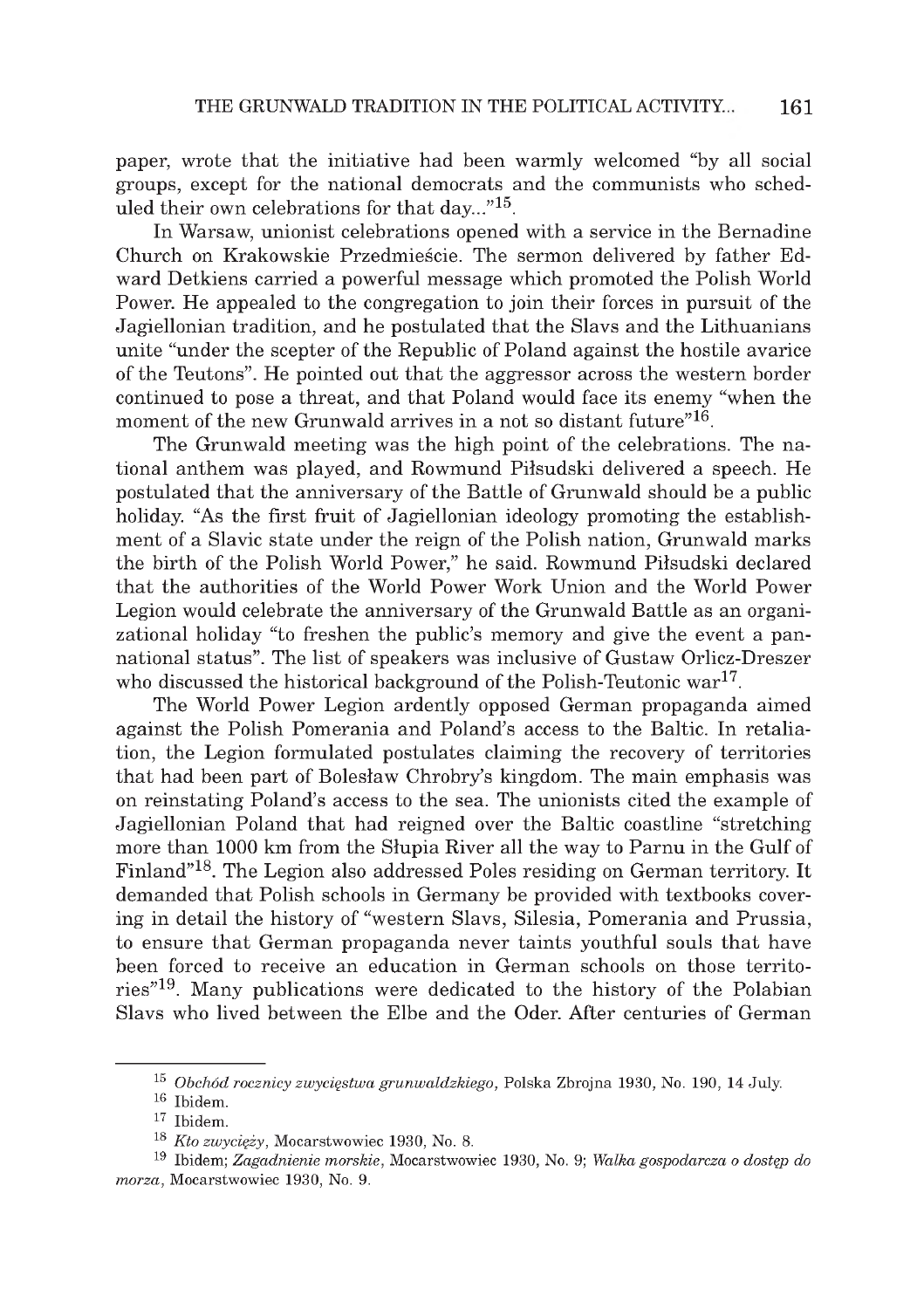campaigns, Polabian territories were turned into "a huge cemetery of the **Slavic peoples"20.**

Germany's anti-Polish campaigns and propaganda opposing the creation of a Polish "corridor" significantly contributed to the rise of the active nationa list movement in the legion. The legion postulated that Poland had to "give" up its policy of defensive protest. We will not surrender the land of our **fathers. The inviolability of treaties should no longer be used as an excuse.** The great Polish Nation can no longer seek the humiliating assistance of international institutions". Rowmund Piłsudski wrote: "Europe is growing weary of our complaints, and it is beginning to believe that those whose only salvation rests with treaties that had been made by others are in the wrong. Moreover, they regard us as very oppressive "friends", and they fear that **they could be forced to shed blood in our defense. Poland can no longer be** a nation of eternal martyrs and gloomy psalmists<sup>"21</sup>.

According to R. Piłsudski, German aggression could not be counteracted by passive resistance, "and if we do not answer to their demands with **equally ru th less postulates, if the diplom atic b attles of today and the armed** conflicts of tomorrow are waged only over the Polish territories in Pomerania and Silesia and not thousands of our oppressed brothers in Germany, that battle will surely be lost<sup>"22</sup>. R. Piłsudski made fervent appeals to the young generation who, in his opinion, were Poland's only salvation. According to **R. Piłsudski, members of the young generation who felt unrestrained by obstacles "of a diplom atic nature, who w ere bursting w ith pride to be part of** the Nation that emerged victorious in Płowce and Grunwald [...], would pick up the Teutonic gauntlet and defend not only their own borders, but also liberate the territories that have always been a part of Poland – Warmia, Mazury and Opole Silesia<sup>"23</sup>. Active nationalism had a number of positive **aspects. Above all, it spurred various publications dedicated to Slavic territo**ries occupied by Germany over the past millennium<sup>24</sup>. It turned the public's attention to the fate of Poles living in the Reich, and it warned them of the German threat. On the negative side, active nationalists were biased in **portraying the "eternal foe" as purely evil. The legion's publications relied on the follow ing expressions to describe the Germ ans: "uncivilized strangers** from the north, deadly enemies of the Slavs and the pan-European culture – Germans", "uncivilized, bearded and dirty barbarians who occupy the lowest strata of civilized society and thrive on robbery", "Teutonic bandits", "the attacks staged by Nordic muggers poisoned Europe with a bloody vapor", "the poisonous blood of the Teutonic beast", "Teutonic spawn", "Nordic bar-

<sup>&</sup>lt;sup>20</sup> Na zachód od granic Rzplitej, Mocarstwowiec 1931, No. 9, 23 February.

<sup>&</sup>lt;sup>21</sup> *O ducha ofensywy*, Mocarstwowiec 1931, No. 9, 28 February.

<sup>22</sup> Ibidem .

<sup>23</sup> Ibidem .

<sup>&</sup>lt;sup>24</sup> Morze Wendyjskie, Mocarstwowiec 1931, No. 9 and No. 28.

<sup>25</sup> Ibidem .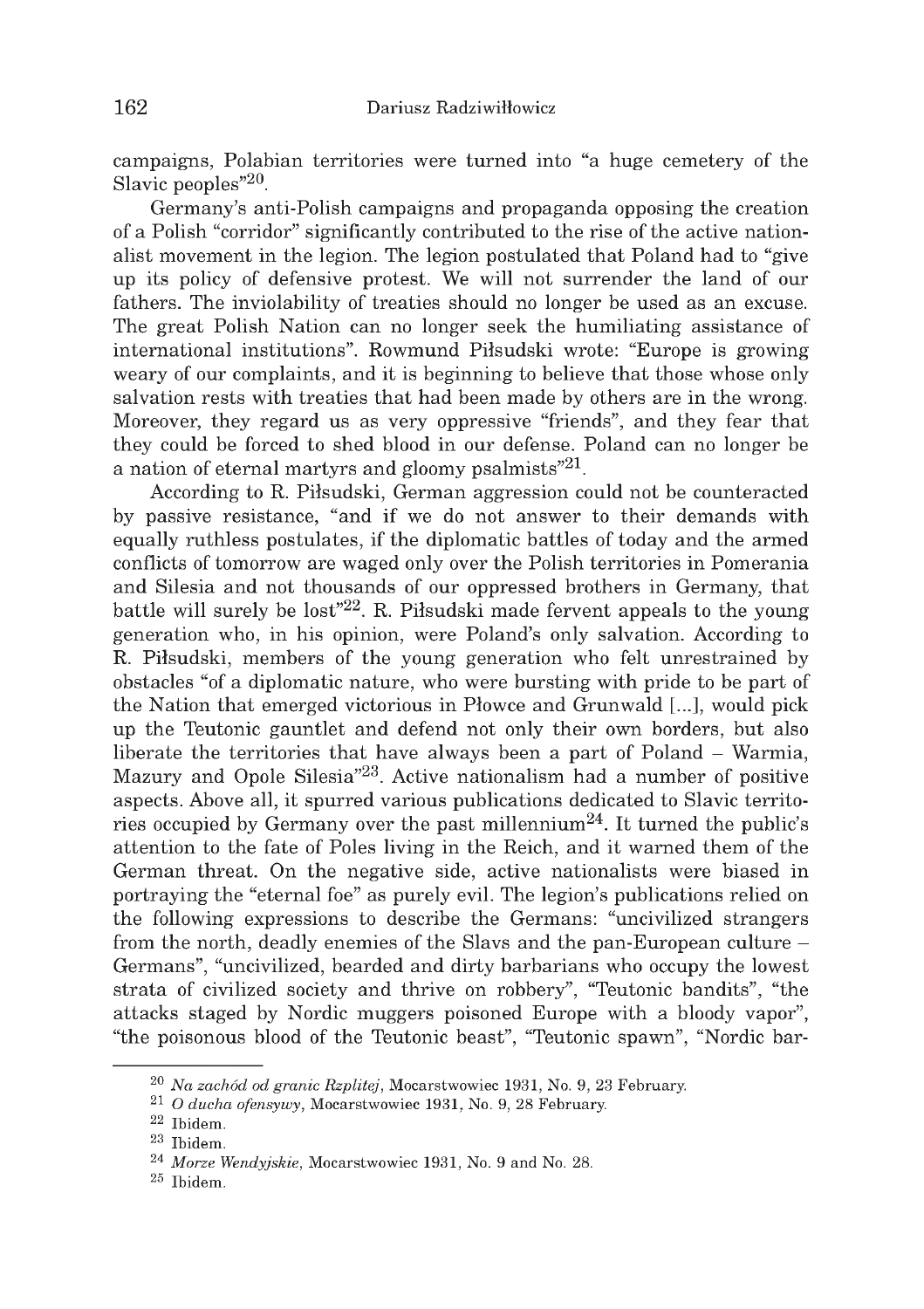barians<sup> $225$ </sup>. The purpose of such language was to incite negative connotations, even hatred, to instill "an aggressive spirit" in the nation and turn the future Polish-German war into the second Grunwald victory.

The legion's fervent attempts to pursue the Grunwald tradition gave rise to the Grunwald Swords plaque. The medal symbolized the struggle against Germany as well as the other oppressor, the heir to Russian imperial ideology which collaborated with Germany – the USSR. This issue was clearly addressed by an appeal published in *Mocarstwowiec*: "Two Grunwald swords. straight swords that passed from Teutonic to Polish hands, swords pointing to the West and the East will be your sign, a symbol of expansion to the West and the East, a sign that we will courage ously face up to the German challenge, that we will fight until the last German soldier leaves Poland's ancient lands, until the Mongolian culture on Polish territories occupied by Russia no longer taints red Slavic blood, until all Slavic souls are freed from German captivity and the Polish World Power prevails. This is the true meaning of the plaque forged in black iron, a symbol that you will wear with  $pride''^{26}$ .

The World Power Legion also looked to the Grunwald tradition as an instrument in "leveling the differences in development between Germany and Poland. The legion's leaders were fully aware of Germany's technical supremacy over Poland, and they promoted the «fighting spirit» theory to boost morale before the prospective military conflict".

According to the legion, Poland would score yet another Grunwald victory by relying on the "fighting spirit of the knights" which had always "played" a decisive role in armed struggle" and, as demonstrated during World War I, "its role would continue to grow" with civilizational development. By resorting to a simplified analogy, the legion compared Piłsudski's Poland to King Jagiełło's Poland. The civic education principles instilled by Jagiełło and Zawisza Czarny in their knights were portrayed as nearly identical to the contemporary educational measures. "The principles instilled in young knights by Zawisza Czarny's academy have survived until this day in military training and physical education classes"<sup>27</sup>. The "fighting spirit" that brought victory in Grunwald would lay the ground for Poland's "power of expansion", its mission as a world power and the hope that good would prevail<sup>28</sup>. Above all, the World Power Legion looked to Grunwald as a political reference for the future, as Jagiello's historical testament, a symbol of Poland's mission in the West and an important lesson in history for the State<sup>29</sup>.

In 1931, the unionists staged particularly festive celebrations of the Grunwald anniversary. In addition to festivals in the World Power Legion's

<sup>&</sup>lt;sup>26</sup> Grunwaldzkie miecze, Mocarstwowiec 1931, No. 12.

<sup>&</sup>lt;sup>27</sup> Czego nas uczy Grunwald, Mocarstwowiec 1931, No. 12.

<sup>&</sup>lt;sup>28</sup> Ibidem.

<sup>&</sup>lt;sup>29</sup> Ibidem.